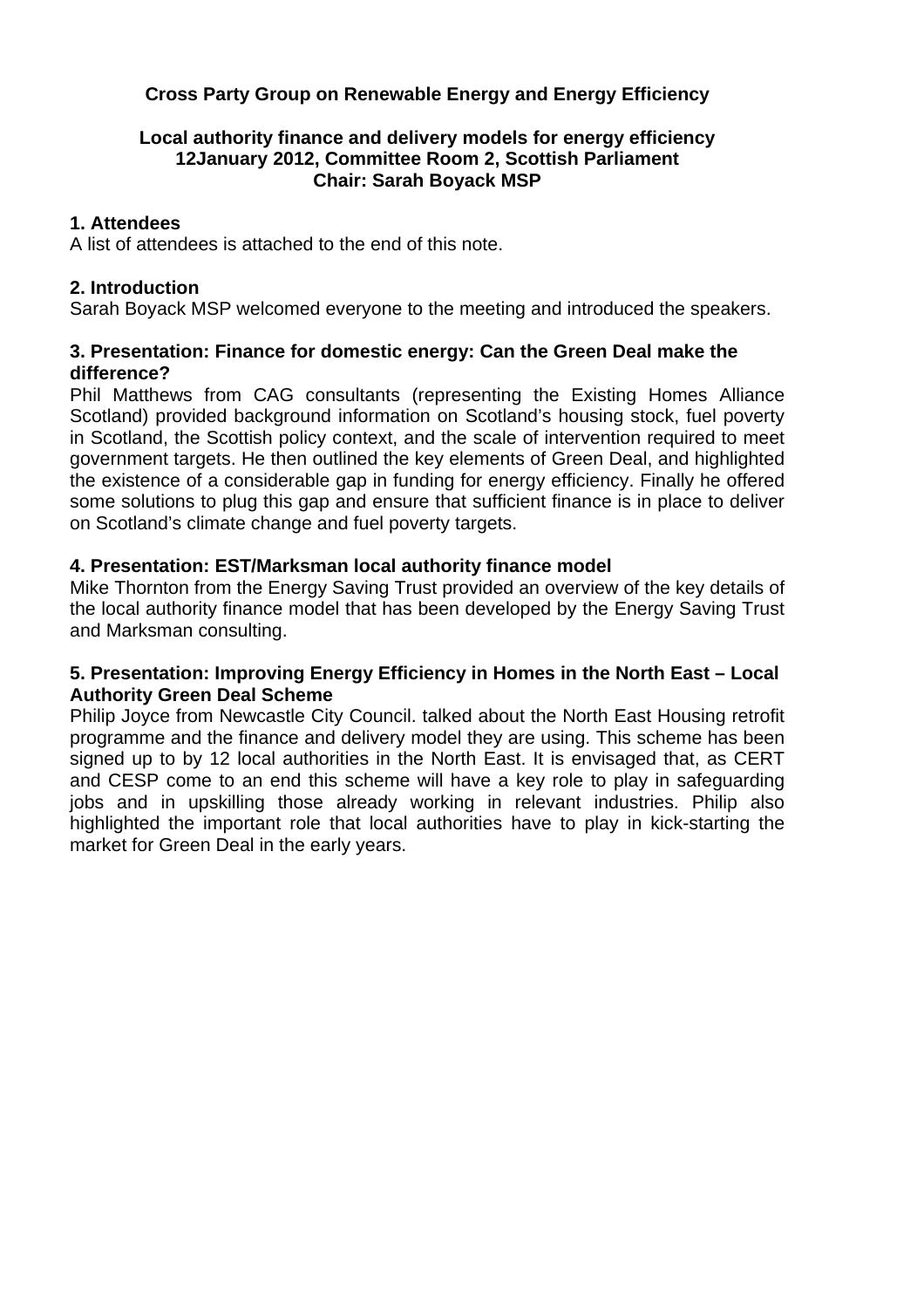# **6. Questions**

A range of questions were directed at the panel; please note that the intention of this meeting note is not to record a verbatim account of the meeting. Questions posed to the panel included:

- **Bill Walker** (MSP) asked about the model that had been used when a supplier wanted to get a gas contract from a competitor at the time when the gas market was being opened up.
- **Neil Philips** (Positive Solutions) asked a question about the repayment period for loans.
- **Chris Cook** (UCL) highlighted that he was working on some new funding models.
- **Amie Fulton** (COSLA) asked about fuel poverty and also about nondomestic buildings.
- **Laurence Hunter** (Clackmannanshire Council) asked a question about the long lead in times and the implications of this for fuel poverty
- **Sandy Cameron** (Labour Party) asked about how Newcastle City Council got political buy in.
- **Stuart Hay** (Changeworks) suggested that there may be opportunities in Scotland to use the Warm Homes fund and the fossil fuel levy as sources of funding for pump priming.
- **David Somervell** (University of Edinburgh) asked about how nondomestic properties would be treated under Green Deal and about the coverage of ECO.
- **Bill Rodger** (Individual) asked about what collaboration there had been between Newcastle and Birmingham Councils, and whether or not because of the length of Green Deal agreements fuel poverty could be being built in for up to 25 years.

# **7. AOB**

Sarah Boyack MSP highlighted that the next SPREEE meeting will be on Marine Funding and will be held on Thursday 23 February 2012 in Committee Room 2 at 12.30pm. She also introduced Gavin Donoghue from Scottish Renewables who replaces Grant Thoms as the secretary (renewable energy) for this Cross Party group.

Please make any suggestions for correction of this note of the meeting to Elaine Waterson (elaine.waterson@est.org.uk).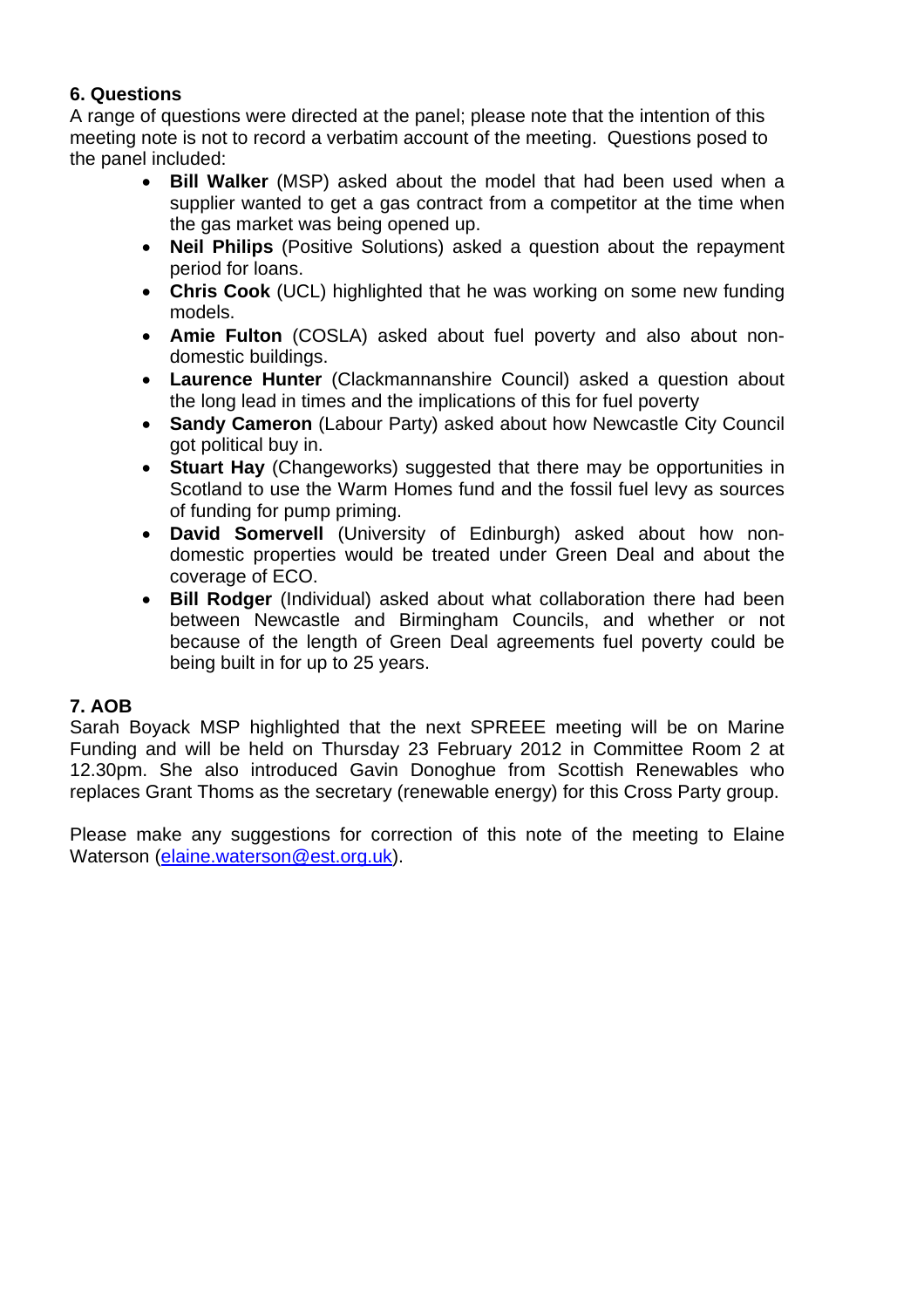| <b>Attendees</b>            |                |                                                        |  |  |
|-----------------------------|----------------|--------------------------------------------------------|--|--|
| <b>FIRST</b><br><b>NAME</b> | <b>SURNAME</b> | <b>ORGANISATION</b>                                    |  |  |
| Alan                        | Kyle           | <b>Halcrow Group</b>                                   |  |  |
| Alistair                    | Paddision      | <b>Scottish Government</b>                             |  |  |
| Amie                        | Fulton         | <b>COSLA</b>                                           |  |  |
| Anthony                     | Olowoyeye      | <b>Midlothian Council</b>                              |  |  |
| Barry                       | Truswell       | Scott-Moncrieff                                        |  |  |
| Bill                        | Fowler         | Semple Fraser LLP                                      |  |  |
| Bill                        | Rodger         | Individual                                             |  |  |
| Bill                        | Walker         | <b>MSP</b>                                             |  |  |
| Blair                       | Armstrong      | Mathie McIntyre - Energy Consultants                   |  |  |
| Caroline                    | Maciver        | <b>Burness LLP</b>                                     |  |  |
| Chris                       | Cook           | UCL - Institute for Security and Resilience Studies    |  |  |
| Dave                        | Hawkey         | University of Edinburgh                                |  |  |
| Dave                        | McEvoy         | SSE (Hydro Electric)                                   |  |  |
| Dave                        | Gorman         | <b>SEPA</b>                                            |  |  |
| David                       | Somervell      | <b>Edinburgh University</b>                            |  |  |
| Douglas                     | Prentice       |                                                        |  |  |
| Elaine                      | Waterson       | <b>Energy Saving Trust</b>                             |  |  |
| Gavin                       | Donoghue       | <b>Scottish Renewables</b>                             |  |  |
| Gordon                      | <b>Black</b>   | Babyhydro Ltd                                          |  |  |
| Harry                       | Mayers         | <b>Energy Saving Trust</b>                             |  |  |
| Heather                     | McQuillan      | Dundee City Council                                    |  |  |
| lain                        | MacKinnon      | Charlesfield                                           |  |  |
| lan                         | <b>Baird</b>   | <b>Midlothian Council</b>                              |  |  |
| Jack                        | Fulton         | Architect/Retired                                      |  |  |
| Jackie                      | Wilkins        | <b>Scottish Government</b>                             |  |  |
| Jean                        | Morrison       | <b>SCARF</b>                                           |  |  |
| John                        | Clifford       | <b>Austrian Consul</b>                                 |  |  |
| Joe                         | Fitzpatrick    | <b>MSP</b>                                             |  |  |
| John                        | Taylor         | <b>National Grid</b>                                   |  |  |
| Julie                       | Scott          | <b>Burness LLP</b>                                     |  |  |
| Kelly                       | McIntyre       | <b>Fintry Development Trust</b>                        |  |  |
| Laura                       | Campbell       | <b>Energy Saving Scotland Advice Centre South East</b> |  |  |
| Lawrence                    | Hunter         | Clackmannanshire Council                               |  |  |
| Mark                        | McArthur       | <b>Energy Saving Trust</b>                             |  |  |
| Mary                        | Scott          | <b>SERA</b>                                            |  |  |
| Mike                        | MacKenzie      | <b>MSP</b>                                             |  |  |
| Mike                        | Thomas         | Forth Energy                                           |  |  |
| Mike                        | Thornton       | <b>Energy Saving Trust</b>                             |  |  |
| Neil                        | Phillips       | <b>Positive Solutions (Glasgow)</b>                    |  |  |
| Nigel                       | Don            | <b>MSP</b>                                             |  |  |
| Patrick                     | Harvie         | <b>MSP</b>                                             |  |  |
| Phil                        | Matthews       | <b>Existing Homes Alliance</b>                         |  |  |
| Philip                      | Joyce          | Newcastle City Council                                 |  |  |
| Richard                     | Leslie         | <b>Tods Murray LLP</b>                                 |  |  |